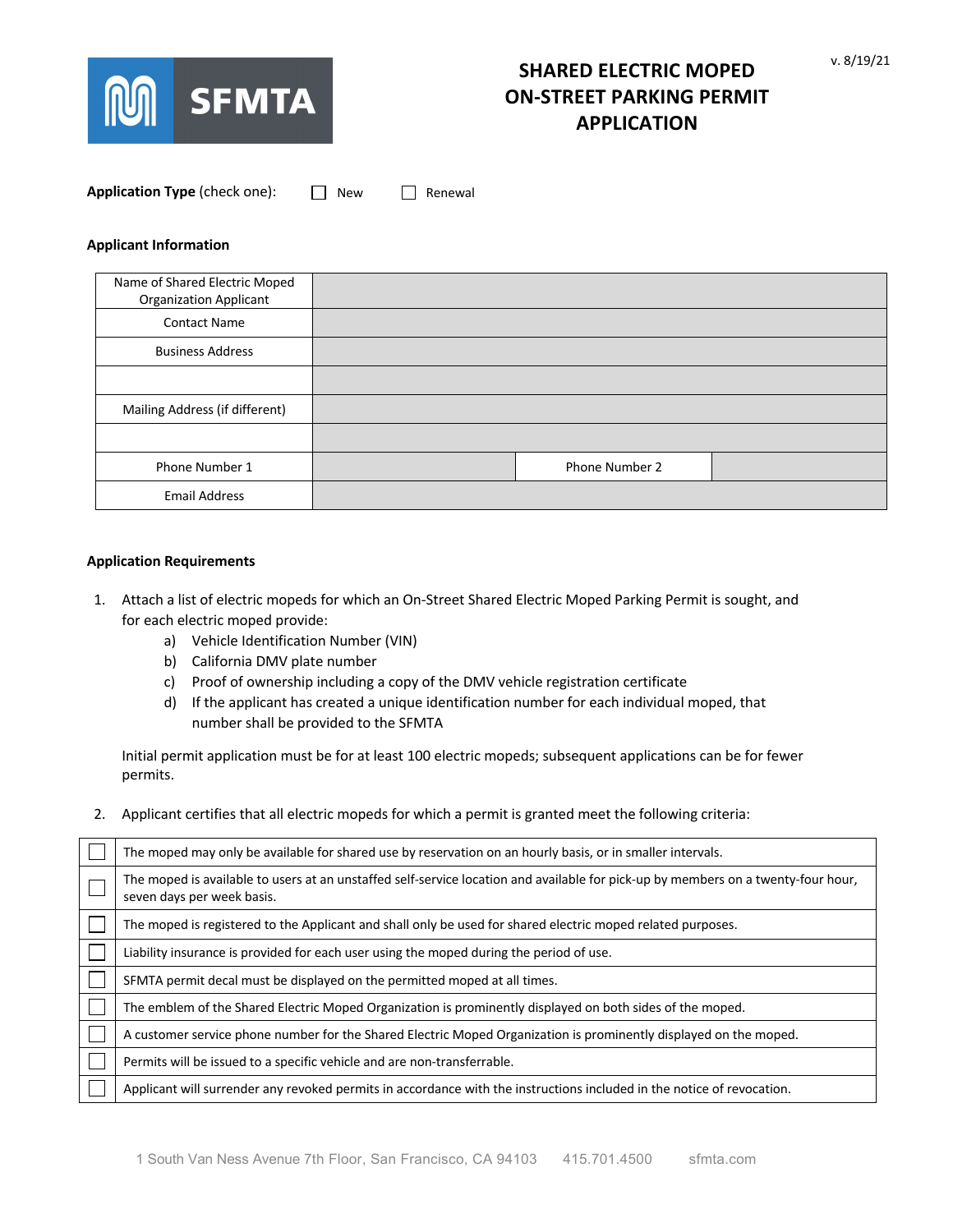3. Applicant must provide to the SFMTA accurate and authenticated data on its entire permitted fleet through documented Application Programming Interfaces (APIs) built to the **Mobility Data Specification (MDS)** version 0.4 available at:

https://github.com/openmobilityfoundation/mobility-data-specification

as well as APIs that conform to the **General Bikeshare Feed Specification (GBFS)** version 2.2 available at:

https://github.com/NABSA/gbfs/

### **MDS resource requirements**

Only the /trips, /status changes, and /vehicles endpoints in the Provider API are required. In the /trips endpoint, the *route* field shall only contain the start and end points of the trip.

Data must be exposed for all mopeds operating within the City of San Francisco, not just the Applicant's service area.

Applicant will retain data and keep it accessible via all required endpoints for at least two years after it is generated.

Data will be available in the /trips and /status changes no more than one hour after events have occurred. Data will be available in the /vehicles endpoint per the MDS specification (i.e., no more than 5 minutes out-ofdate).

The API endpoints will be available 99.5% of the time over the course of a year.

Response Time: 85% of TCP API replies within 1.5 seconds, and 99.5% of TCP replies within 4 seconds of receiving a request over the course of a month.

### **GBFS resource requirements**

Applicant must provide both a publicly accessible standard GBFS API and a private extended GBFS API with appropriate authentication for SFMTA.

The public GBFS API must contain the following endpoints and all fields required under the GBFS specification:

- *gbfs.json*
- *system\_information.json*
- *free\_bike\_status.json*
- *vehicle\_types.json*

Applicant must make the public GBFS API available on the open internet without requiring authentication.

Applicant shall register their public API with the North American Bikeshare Association GBFS systems catalog at: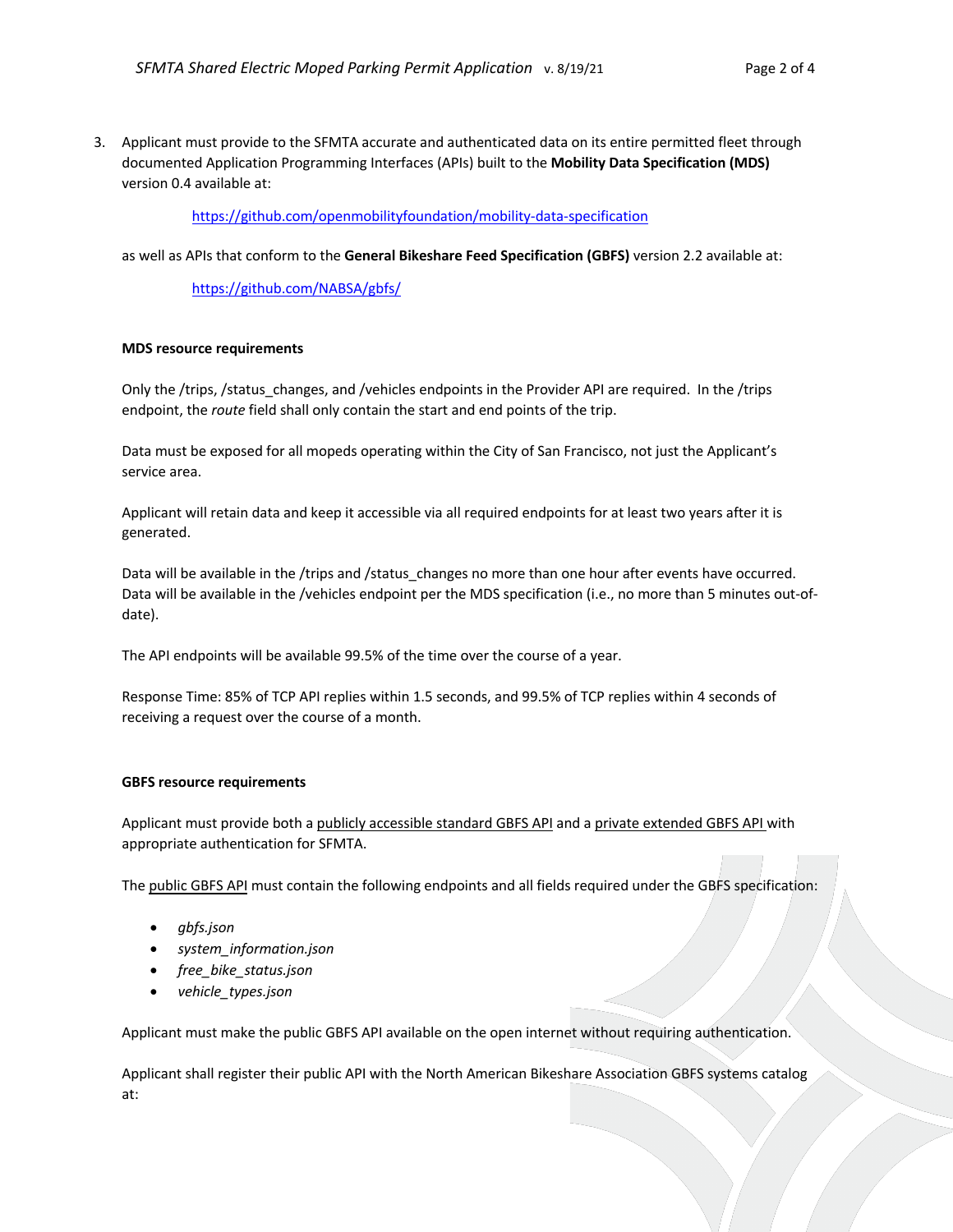# https://github.com/NABSA/gbfs#systems-catalog---systems-implementing-gbfs

Data contained in the API shall be offered to the public and SFMTA under a non-revocable license that allows the API data to be used, modified and shared without restriction beyond attribution.

Applicant shall inform SFMTA of the URL for the *gbfs.json* endpoint prior to deploying mopeds. Applicant must notify SFMTA at least 30 days prior to changing the URL of the *gbfs.json* endpoint.

Upon release of a new version of GBFS, Applicant must update their API to the new version within 90 days.

A private GBFS API with appropriate authentication for SFMTA shall be made available, based on GBFS version 2.2 and producing an extra endpoint called 'all\_bike\_status.json'. The data returned by a call to this API describes both mopeds that are out of reservation (available or disabled) and those that are in active use. The schema is identical to 'free bike status.json' but includes one additional field:

*idle\_time* (float): time, in seconds, since the moped was parked at its present location

For a moped in active use, the value of *lat, lon*, and *idle\_time* should be "null".

For any moped the value of *bike\_id* should be the unique identifier for that moped as displayed on the moped itself (e.g., license plate).

The SFMTA may change these requirements – including the versions and APIs required – at any time. Upon written notification to the permittees by the SFMTA that the SFMTA changed any such requirements, Applicant must put the new requirements into effect within 90 calendar days. The SFMTA intends to upgrade to MDS version 1.1 during the permit term.

- 4. Applicant agrees to provide the SFMTA with a monthly summary of utilization data for each permitted moped which shall include the:
	- Average number of mopeds in service for reported month
	- Number of reservations per day
	- Number of unique users per day
	- Average length of reservation (miles / time) for the reported month
- 5. Applicant will be required to survey its users about travel behavior, vehicle ownership, and Shared Electric Moped use, and share the anonymized survey results with the SFMTA at least once per year. The SFMTA will work with the Applicant to develop a survey for Shared Electric Moped Organizations to administer to their members.